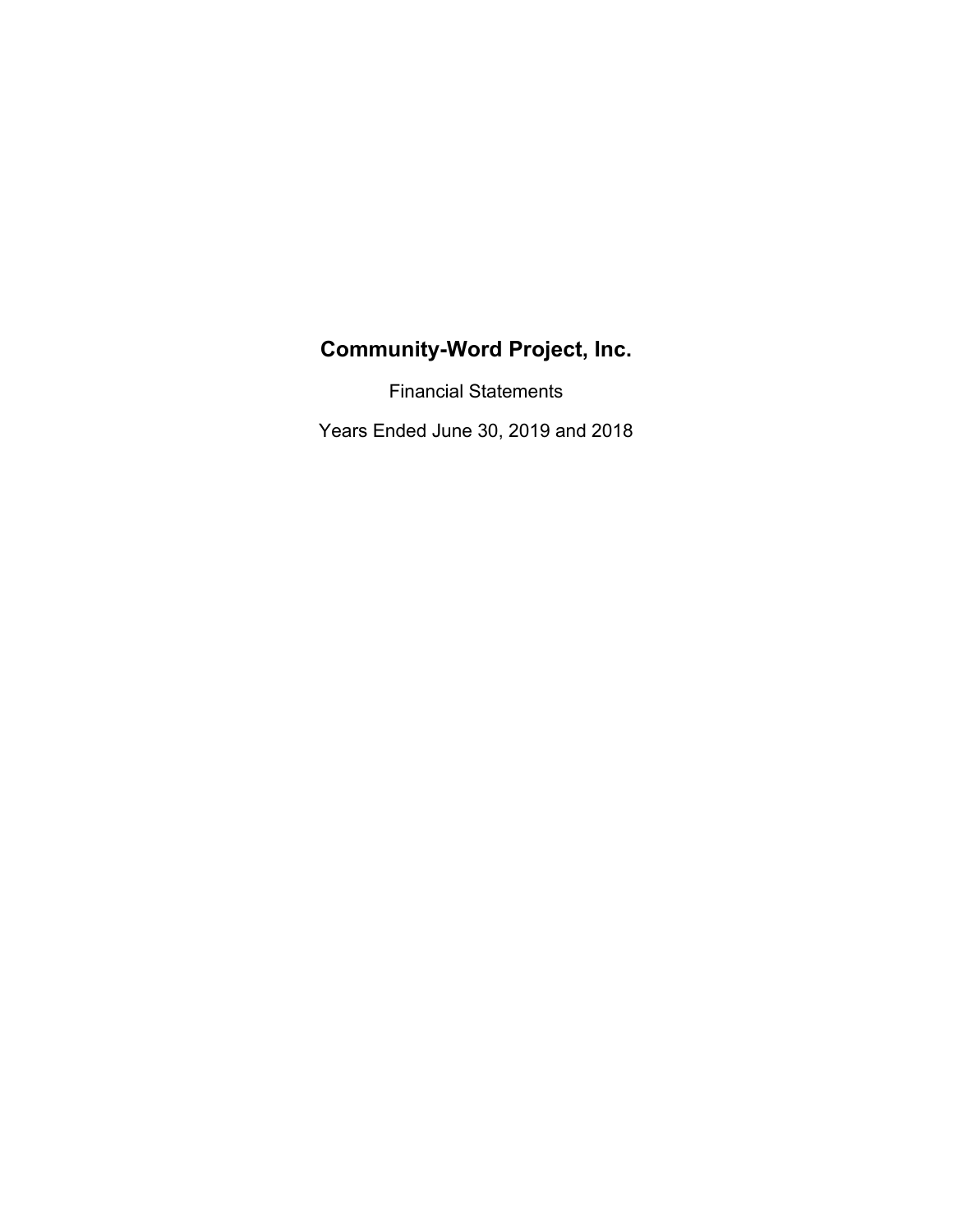Financial Statements

Years Ended June 30, 2019 and 2018

### C O N T E N T S

|                                                                                                                                                | Page                          |
|------------------------------------------------------------------------------------------------------------------------------------------------|-------------------------------|
| <b>Independent Auditor's Report</b>                                                                                                            | $1 - 2$                       |
| <b>Financial Statements</b>                                                                                                                    |                               |
| <b>Statements of Financial Position</b><br><b>Statements of Activities</b><br><b>Statements of Cash Flows</b><br>Notes to Financial Statements | 3<br>$4 - 5$<br>6<br>$7 - 15$ |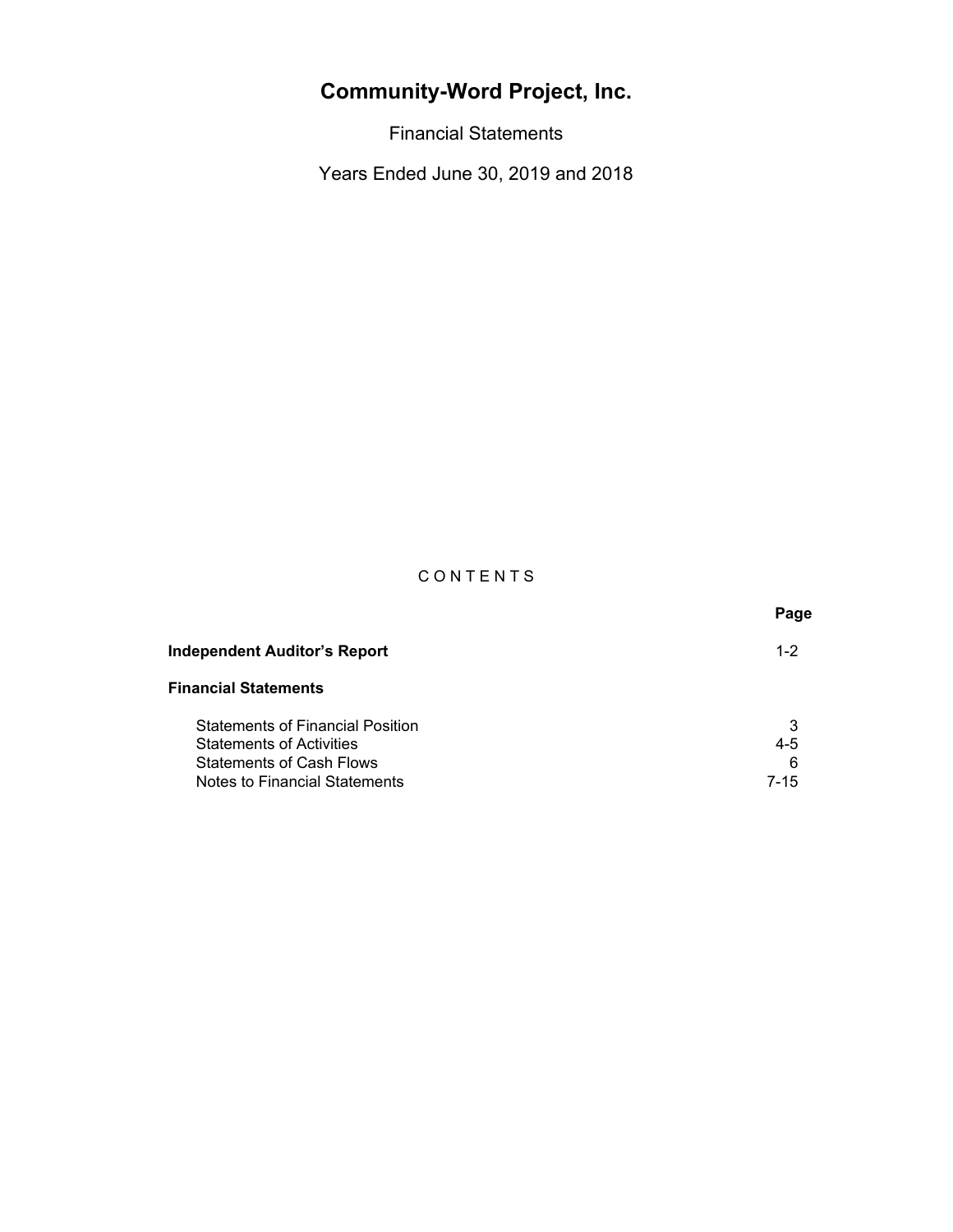

#### **Independent Auditor's Report**

Board of Directors Community-Word Project, Inc. New York, New York

#### **Report on the Financial Statements**

We have audited the accompanying financial statements of Community-Word Project, Inc. ("Organization"), which comprise the statement of financial position as of June 30, 2019 and the related statements of activities, and cash flows for the year then ended, and the related notes to the financial statements.

#### **Management's Responsibility for the Financial Statements**

Management is responsible for the preparation and fair presentation of these financial statements in accordance with accounting principles generally accepted in the United States of America; this includes the design, implementation, and maintenance of internal control relevant to the preparation and fair presentation of financial statements that are free from material misstatement, whether due to fraud or error.

#### **Auditor's Responsibility**

Our responsibility is to express an opinion on these financial statements based on our audit. We conducted our audit in accordance with auditing standards generally accepted in the United States of America. Those standards require that we plan and perform the audit to obtain reasonable assurance about whether the financial statements are free of material misstatement.

An audit involves performing procedures to obtain audit evidence about the amounts and disclosures in the financial statements. The procedures selected depend on the auditor's judgment, including the assessment of the risks of material misstatement of the financial statements, whether due to fraud or error. In making those risk assessments, the auditor considers internal control relevant to the entity's preparation and fair presentation of the financial statements in order to design audit procedures that are appropriate in the circumstances, but not for the purpose of expressing an opinion on the effectiveness of the entity's internal control. Accordingly, we express no such opinion. An audit also includes evaluating the appropriateness of accounting policies used and the reasonableness of significant accounting estimates made by management, as well as evaluating the overall presentation of the financial statements.

We believe that the audit evidence we have obtained is sufficient and appropriate to provide a basis for our audit opinion.

#### *Opinion*

In our opinion, the financial statements referred to above present fairly, in all material respects, the financial position of Community-Word Project, Inc. as of June 30, 2019, and the changes in its net assets and cash flows for the year then ended are in accordance with accounting principles generally accepted in the United States of America.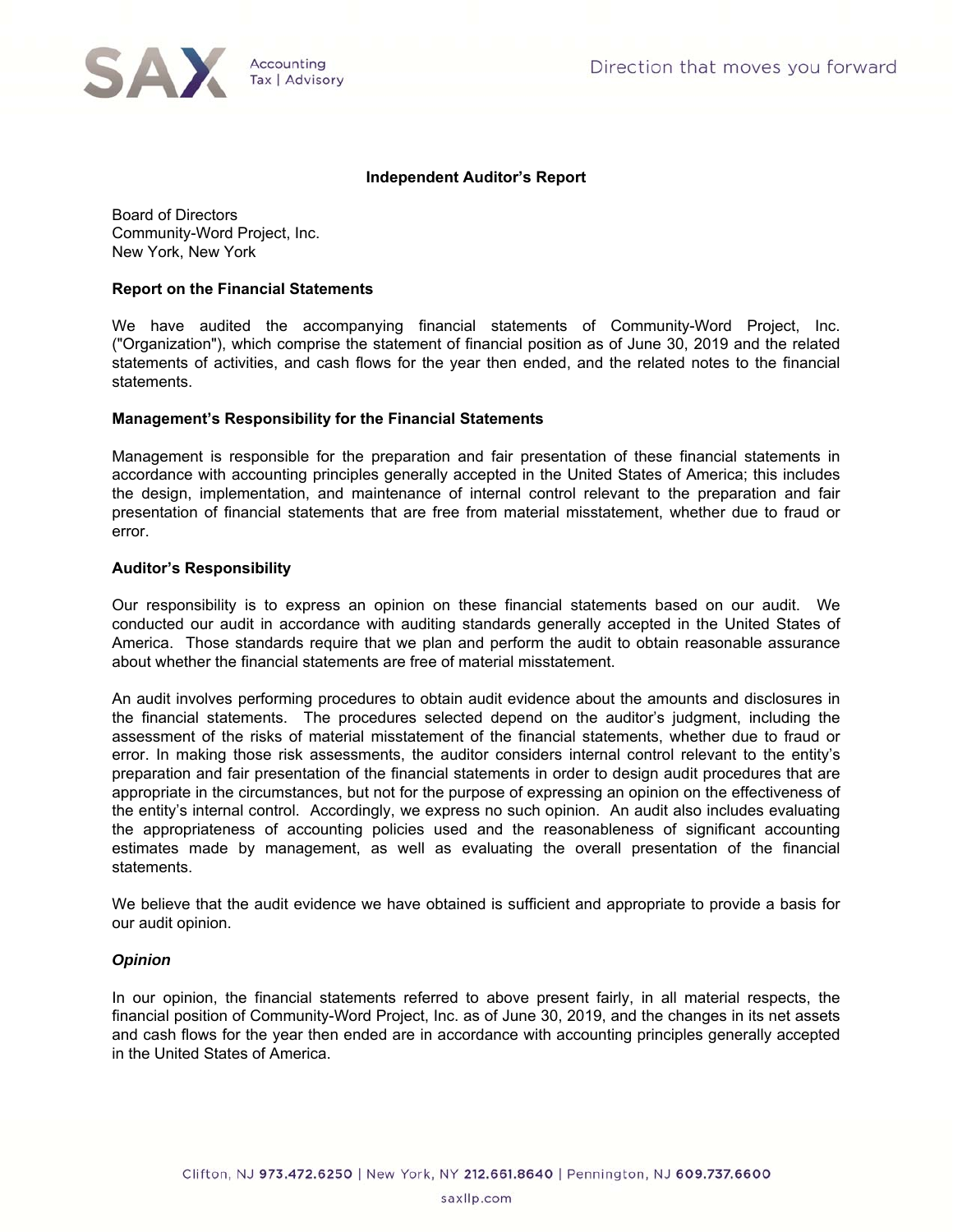Board of Directors Community-Word Project, Inc. Page 2

#### *Emphasis of Matter*

As discussed in Note 1c to the financial statements, on July 1, 2018 the Organization adopted Accounting Standards Update ("ASU") No 2016-14, Not-for-profit Entities (Topic 958): Presentation of Financial Statements of Not-for-Profit Entities. Our opinion is not modified with respect to that matter.

#### *Other Matters*

Report on 2018 Financial Statements

The financial statements of the Organization, as of and for the year ended June 30, 2018, were audited by other auditors, whose report, dated May 2, 2019 expressed an unqualified opinion on those statements.

SaveLLP

New York, New York November 11, 2019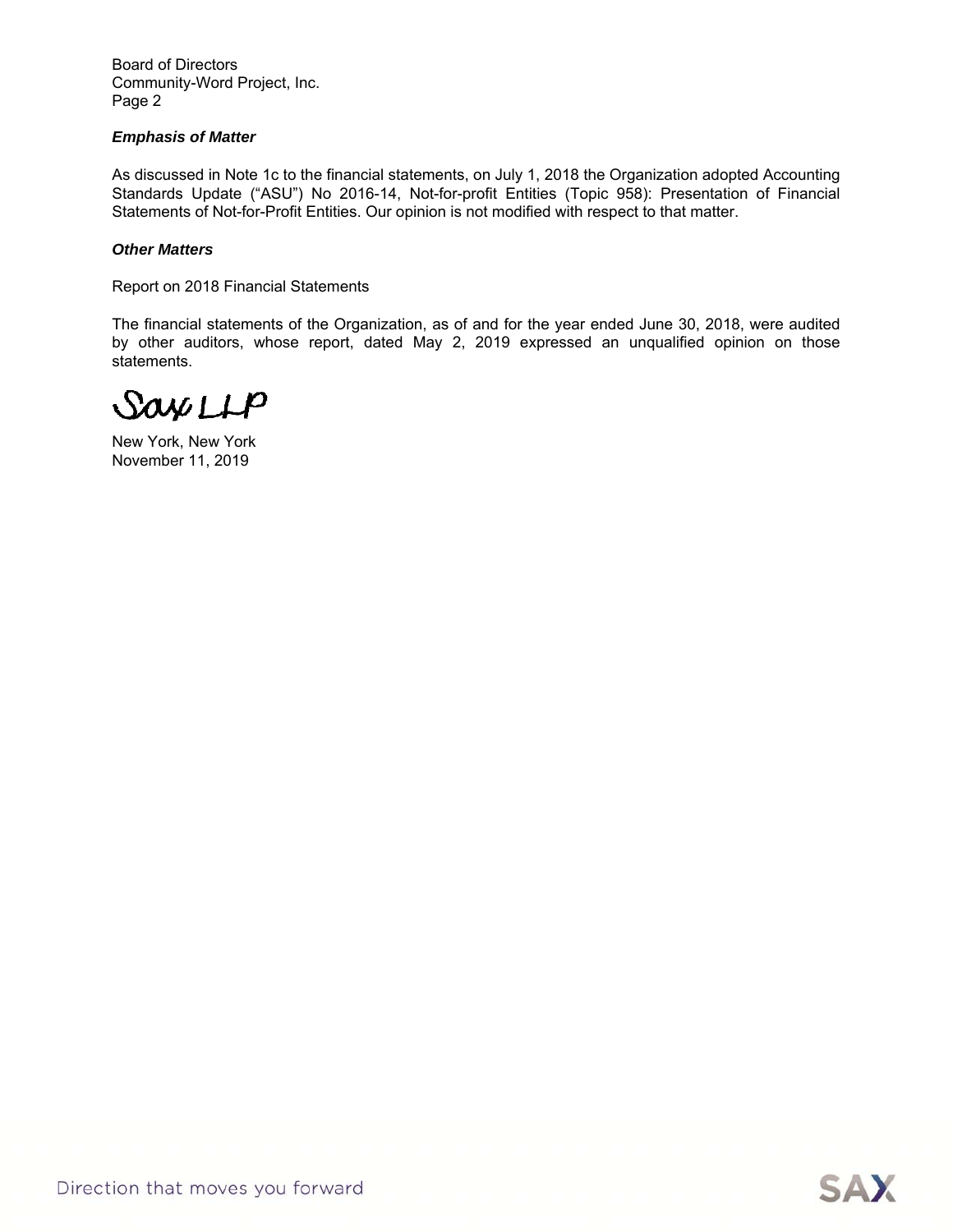Statements of Financial Position

|                                          | <b>June 30,</b> |         |    |         |
|------------------------------------------|-----------------|---------|----|---------|
|                                          |                 | 2019    |    | 2018    |
| <b>ASSETS</b>                            |                 |         |    |         |
| <b>CURRENT ASSETS</b>                    |                 |         |    |         |
| Cash and cash equivalents                | \$              | 114,925 | \$ | 124,205 |
| Accounts receivable, current             |                 |         |    |         |
| net of allowance of \$6,506 and \$20,300 |                 | 381,615 |    | 289,659 |
| Investments                              |                 | 250,000 |    |         |
| Prepaid expense                          |                 |         |    | 11,919  |
| Security deposit                         |                 | 18,016  |    | 18,016  |
| <b>TOTAL CURRENT ASSETS</b>              |                 | 764,556 |    | 443,799 |
| PROPERTY AND EQUIPMENT, NET              |                 | 6,172   |    | 6,081   |
| <b>NON CURRENT ASSETS</b>                |                 |         |    |         |
| Accounts receivable, long term           |                 | 50,000  |    | 40,000  |
| <b>TOTAL NON CURRENT ASSETS</b>          |                 | 50,000  |    | 40,000  |
| <b>TOTAL ASSETS</b>                      |                 | 820,728 | S  | 489,880 |
| <b>LIABILITIES AND NET ASSETS</b>        |                 |         |    |         |
| <b>CURRENT LIABILITIES</b>               |                 |         |    |         |
| Accounts payable and accrued expenses    | \$              | 58,224  | \$ | 19,852  |
| <b>TOTAL CURRENT LIABILITIES</b>         |                 | 58,224  |    | 19,852  |
| <b>NON CURRENT LIABILITIES</b>           |                 |         |    |         |
| Deferred rent-straight line adjustment   |                 | 4,832   |    | 3,190   |
| <b>TOTAL NON CURRENT LIABILITIES</b>     |                 | 4,832   |    | 3,190   |
| <b>NET ASSETS</b>                        |                 |         |    |         |
| Without donor restrictions               |                 | 597,672 |    | 231,838 |
| With donor restrictions                  |                 | 160,000 |    | 235,000 |
| Total net assets                         |                 | 757,672 |    | 466,838 |
| <b>TOTAL LIABILITIES AND NET ASSETS</b>  | \$              | 820,728 | \$ | 489,880 |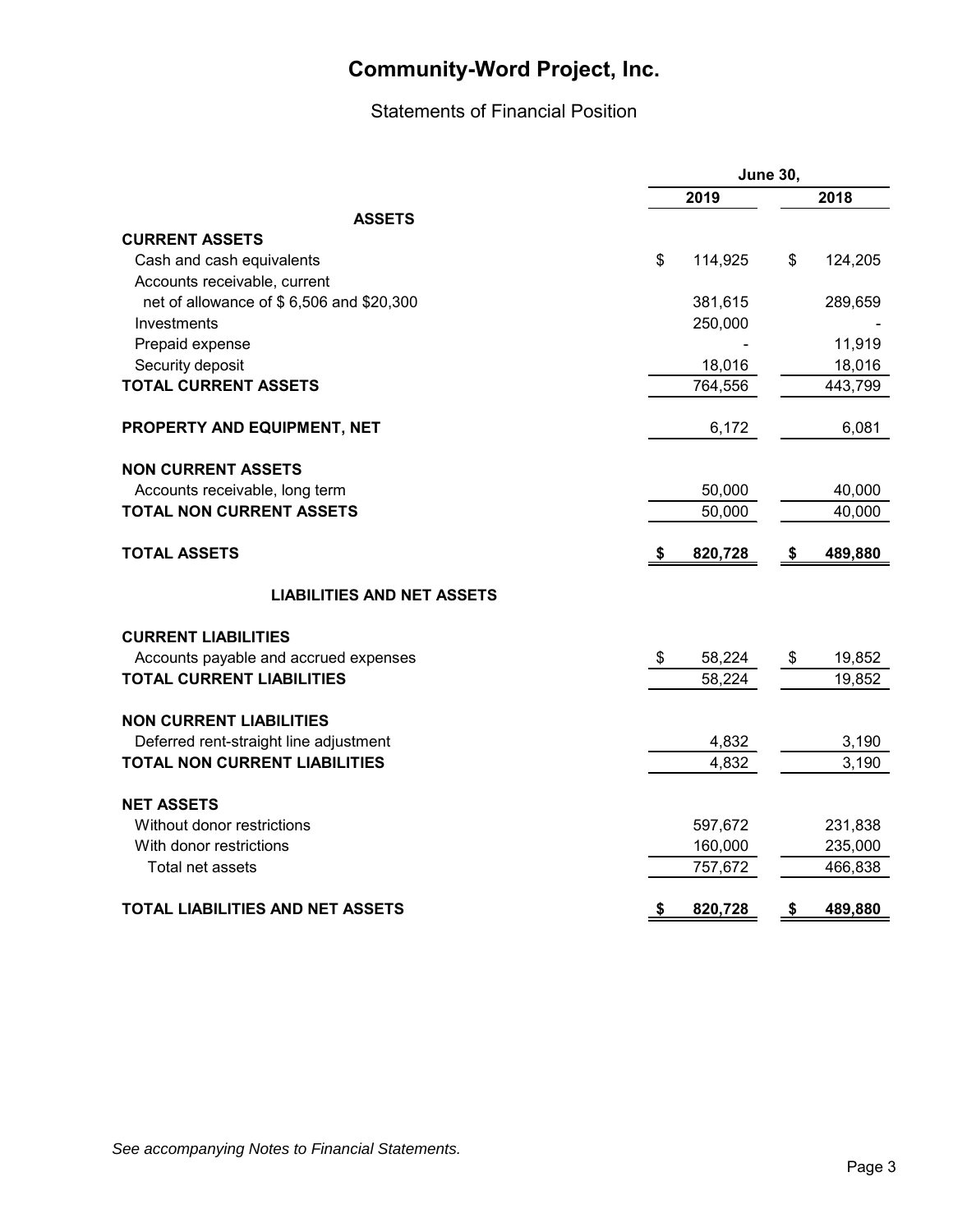Statement of Activities

|                                          |                                | Year Ended June 30, 2019 |               |  |  |
|------------------------------------------|--------------------------------|--------------------------|---------------|--|--|
|                                          | <b>Without</b><br><b>Donor</b> | With<br><b>Donor</b>     |               |  |  |
|                                          | <b>Restriction</b>             | <b>Restriction</b>       | <b>Total</b>  |  |  |
| <b>REVENUES</b>                          |                                |                          |               |  |  |
| Government grants                        | \$<br>189,305                  | \$                       | \$<br>189,305 |  |  |
| Contributions                            | 1,086,091                      | 182,500                  | 1,268,591     |  |  |
| Program fees                             | 349,376                        |                          | 349,376       |  |  |
| Special events, net of direct donor      |                                |                          |               |  |  |
| benefit expenses of \$52,840             | 67,880                         |                          | 67,880        |  |  |
| Net assets released from restrictions    | 257,500                        | (257, 500)               |               |  |  |
| Total support and revenue                | 1,950,152                      | (75,000)                 | 1,875,152     |  |  |
| <b>FUNCTIONAL EXPENSES</b>               |                                |                          |               |  |  |
| Program service expenses                 | 1,140,499                      |                          | 1,140,499     |  |  |
| General and administrative               | 134,682                        |                          | 134,682       |  |  |
| Fundraising and development              | 309,137                        |                          | 309,137       |  |  |
| Total functional expenses                | 1,584,318                      |                          | 1,584,318     |  |  |
| <b>INCREASE (DECREASE) IN NET ASSETS</b> | 365,834                        | (75,000)                 | 290,834       |  |  |
| NET ASSETS, beginning of year            | 231,838                        | 235,000                  | 466,838       |  |  |
| NET ASSETS, end of year                  | 597,672<br>\$                  | 160,000<br>\$            | 757,672<br>\$ |  |  |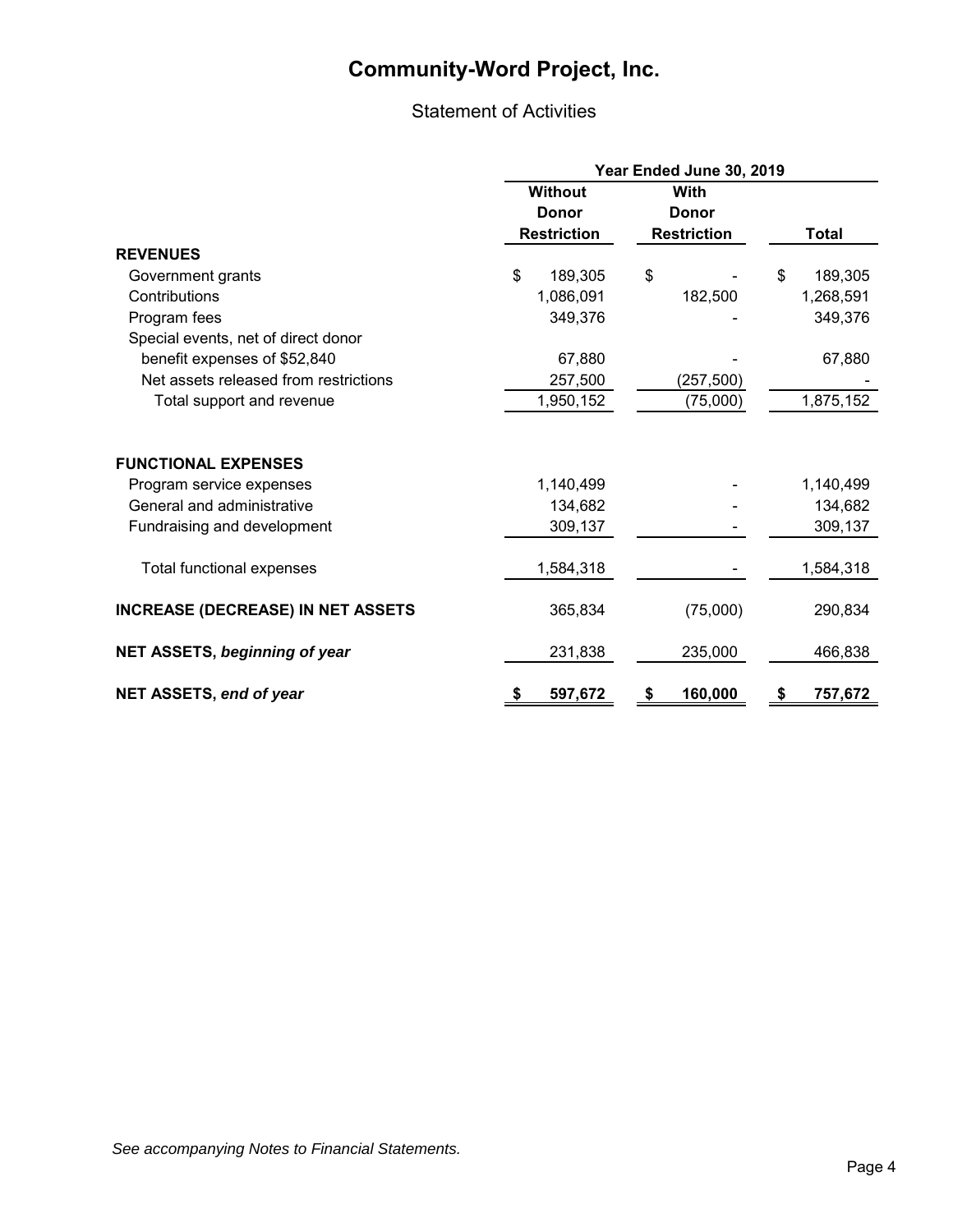Statement of Activities - Continued

|                                       | Year Ended June 30, 2018 |                    |               |  |
|---------------------------------------|--------------------------|--------------------|---------------|--|
|                                       | <b>Without</b>           | With               |               |  |
|                                       | <b>Donor</b>             | <b>Donor</b>       |               |  |
|                                       | <b>Unrestriction</b>     | <b>Restriction</b> | <b>Total</b>  |  |
| <b>REVENUES</b>                       |                          |                    |               |  |
| Government grants                     | \$<br>202,100            | \$<br>80,000       | \$<br>282,100 |  |
| Contributions                         | 549,218                  | 155,000            | 704,218       |  |
| Program fees                          | 356,252                  |                    | 356,252       |  |
| Special events, net of direct donor   |                          |                    |               |  |
| benefit expenses of \$40,168          | 109,024                  |                    | 109,024       |  |
| Net assets released from restrictions | 155,000                  | (155,000)          |               |  |
| Total support and revenue             | 1,371,594                | 80,000             | 1,451,594     |  |
| <b>FUNCTIONAL EXPENSES</b>            |                          |                    |               |  |
| Program service expenses              | 995,562                  |                    | 995,562       |  |
| General and administrative            | 66,109                   |                    | 66,109        |  |
| Fundraising and development           | 301,648                  |                    | 301,648       |  |
|                                       |                          |                    |               |  |
| Total functional expenses             | 1,363,319                |                    | 1,363,319     |  |
| <b>INCREASE IN NET ASSETS</b>         | 8,275                    | 80,000             | 88,275        |  |
| NET ASSETS, beginning of year         | 223,563                  | 155,000            | 378,563       |  |
| NET ASSETS, end of year               | 231,838<br>\$            | 235,000<br>\$      | 466,838<br>S  |  |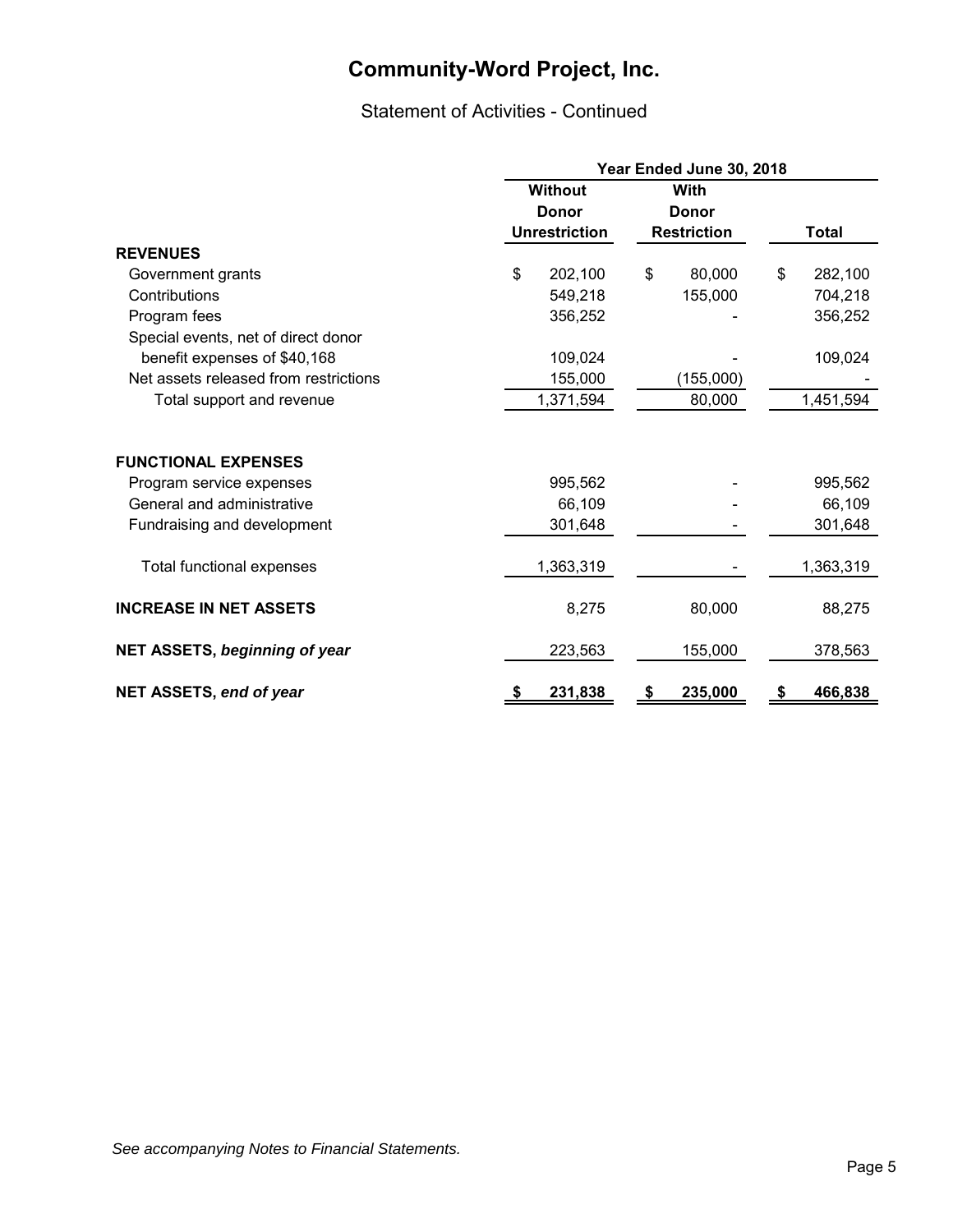Statements of Cash Flows

|                                                                                                            | Years Ended June 30, |            |    |            |
|------------------------------------------------------------------------------------------------------------|----------------------|------------|----|------------|
|                                                                                                            |                      | 2019       |    | 2018       |
| CASH FLOWS PROVIDED BY (USED FOR) OPERATING ACTIVITIES                                                     |                      |            |    |            |
| Increase in net assets                                                                                     | \$                   | 290,834    | \$ | 88,275     |
| Adjustments to reconcile increase in net assets<br>to net cash provided by (used for) operating activities |                      |            |    |            |
| Depreciation and amortization                                                                              |                      | 3,404      |    | 2,803      |
| Bad debt expense                                                                                           |                      | 6,750      |    | 20,300     |
| Changes in operating assets and liabilities                                                                |                      |            |    |            |
| Accounts receivable                                                                                        |                      | 35,005     |    | (36, 768)  |
| Unconditional promises to give                                                                             |                      | (143, 711) |    | (127, 619) |
| Prepaid expenses                                                                                           |                      | 11,919     |    | 559        |
| Security deposit                                                                                           |                      |            |    | 5,000      |
| Accounts payable and accrued expenses                                                                      |                      | 38,372     |    | 6,151      |
| Deferred revenue                                                                                           |                      |            |    | (600)      |
| Deferred rent - straight line adjustment                                                                   |                      | 1,642      |    | 2,534      |
|                                                                                                            |                      | 244,215    |    | (39, 365)  |
| <b>CASH FLOWS USED FOR INVESTING ACTIVITIES</b>                                                            |                      |            |    |            |
| Purchase of investments                                                                                    |                      | (250,000)  |    |            |
| Purchase of equipment                                                                                      |                      | (3, 495)   |    | (1,959)    |
|                                                                                                            |                      | (253, 495) |    | (1, 959)   |
| Net (decrease) in cash and cash equivalents                                                                |                      | (9, 280)   |    | (41, 324)  |
| CASH AND CASH EQUIVALENTS, beginning of year                                                               |                      | 124,205    |    | 165,529    |
| CASH AND CASH EQUIVALENTS, end of year                                                                     | \$                   | 114,925    | S  | 124,205    |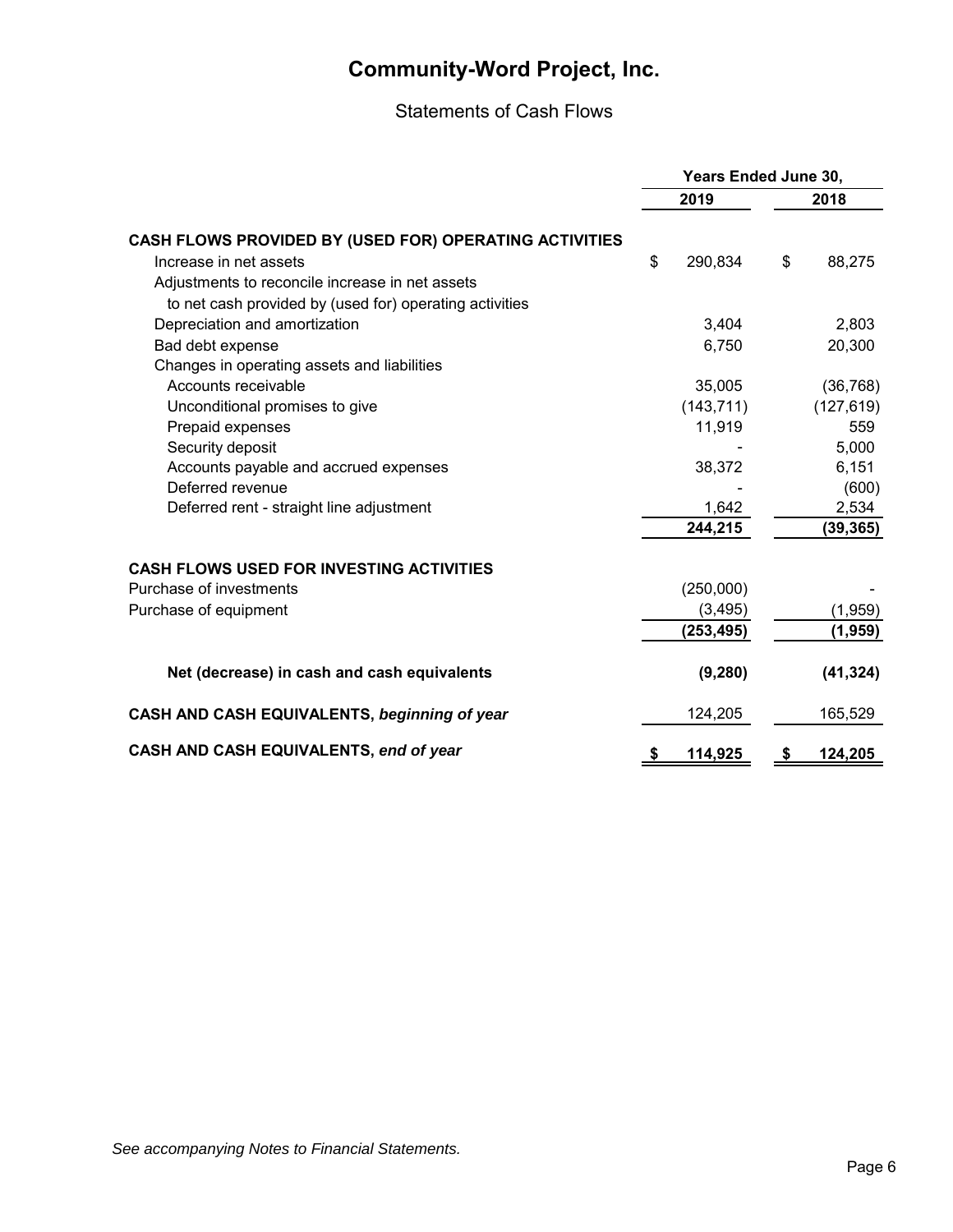Notes to Financial Statements

### Years Ended June 30, 2019 and 2018

#### **Note 1 - Summary of Significant Accounting Policies**

#### *a. Nature of Business*

Community-Word Project, Inc. ("CWP" or the "Organization") is located in New York, NY and was founded in July 1997 as a fiscal conduit and became it's own  $501(c)(3)$  in July, 2000, to promote the use of creative writing and arts methods to develop and expand literacy, communication, and technological skills of at-risk youth, as well as to foster their self-esteem and leadership skills.

#### *b. Basis of Presentation and Use of Estimates*

The accompanying financial statements have been prepared in accordance with accounting principles generally accepted in the United States of America ("U.S.GAAP"), which requires management to make estimates and assumptions that affect the reported amounts of assets and liabilities and disclosure of contingent assets and liabilities at the date of the financial statements and the reported amounts of revenues and expenses during the reporting period. Accordingly, actual results could differ from those estimates.

#### *c. Net Asset Presentation*

Effective July 1, 2018, the Organization adopted the provisions of ASU No. 2016-14 - Not-for-Profit Entities (Topic 958): Presentation of Financial Statements of Not-for-Profit Entities. ASU 2016-14 requires the Organization to report information regarding its financial position and activities according to two classes of net assets; net assets without donor restrictions and net assets with donor restrictions. The net asset without donor restrictions category represents net assets that are not subject to donor-imposed restrictions and the net asset with donor restrictions category represents net assets that are subject to time or purpose donor-imposed restrictions.

Assets accumulated, and resources received and expended by the Organization are either without donor restrictions or restricted by the donor for a particular purpose. Net assets with donor restrictions represent contributions to the Organization whose use is limited by donor-imposed stipulations that either expire by the passage of time or can be fulfilled by expending the funds for their restricted purpose. The designation of net assets for specific purposes by the Organization itself does not constitute a basis for reclassifying them as net assets with donor restrictions.

This update addresses the complexity and understandability of net asset classification, deficiencies in information about liquidity and availability of resources, and the lack of consistency in the type of information provided about expenses and investment return. The presentation in these financial statements has been adjusted accordingly. Net assets as of July 1, 2018 were reclassified. Net assets originally reported as unrestricted assets were reclassified to net assets without donor restrictions. The amount reclassified to net assets without donor restrictions totaled \$231,838. Net assets originally reported as temporarily restricted and permanently restricted were reclassified to net assets with donor restrictions. The amount reclassified to net assets with donor restrictions totaled to \$235,000. This reclassification did not impact the Organizations total net assets. The ASU also requires liquidity and availability disclosures and a functional expense schedule.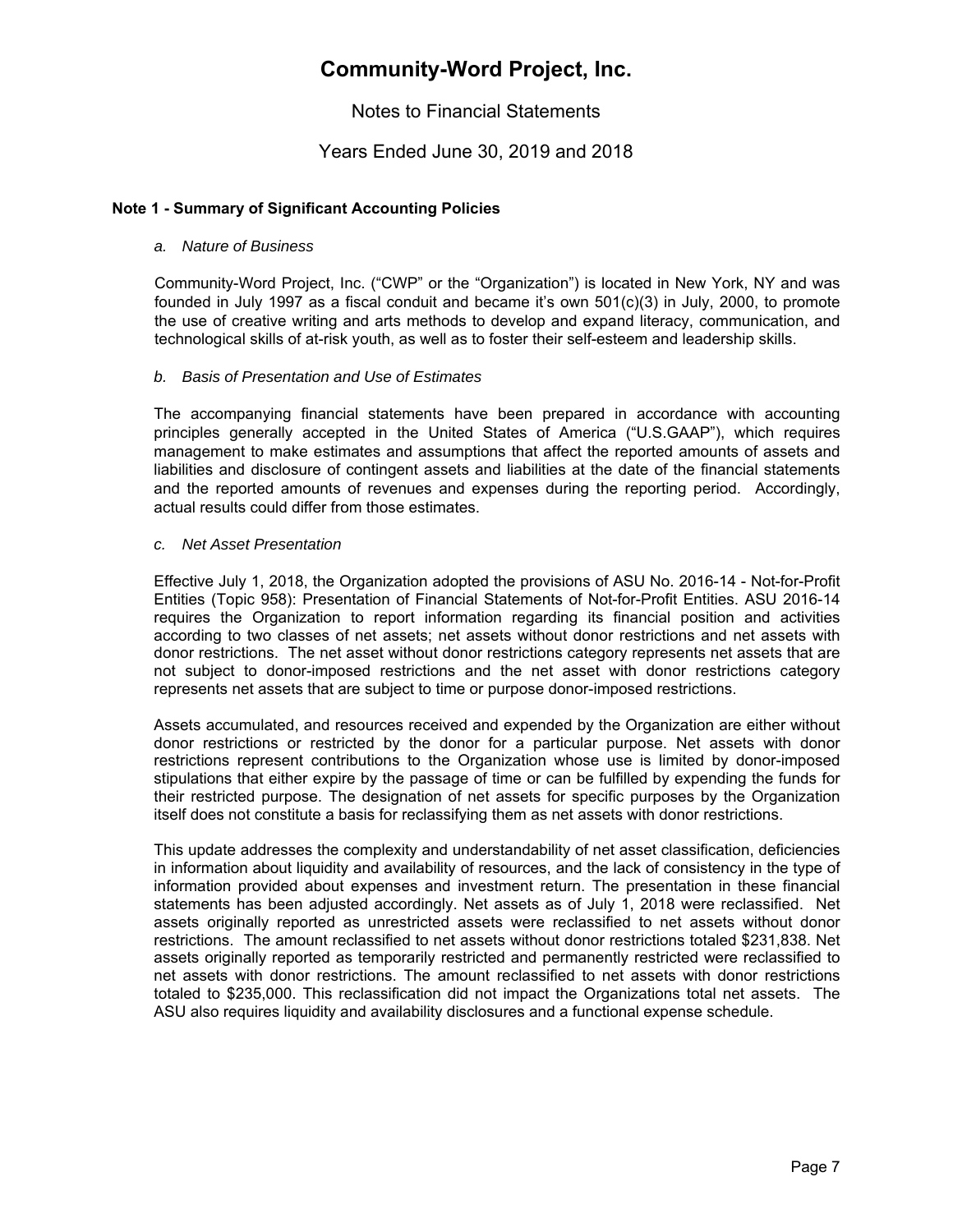Notes to Financial Statements

### Years Ended June 30, 2019 and 2018

#### **Note 1 - Summary of Significant Accounting Policies - Continued**

#### *d. Cash and Cash Equivalents*

Cash and cash equivalents include cash balances held in bank accounts and highly liquid instruments with maturities of three months or less at the time of purchase.

#### *e. Investments*

Investments in equity securities with readily determinable fair values and all investments in debt securities are reported at fair value based on quoted prices in active markets (national securities exchanges) for identical assets, with gains and losses included in the statement of activities.

Purchases and sales of securities are recorded on a trade-date basis. Interest income is recorded on the accrual basis. Dividends are recorded on the ex-dividend date. Investment income (loss) includes the Organization's gains and losses of investments bought and sold as well as held during the year.

#### *f. Accounts Receivables*

Accounts receivable consists of grants receivables, unconditional promises to give, and program fees due to the Organization.

#### *g. Allowance for Uncollectible Receivables*

An allowance for uncollectible receivables is estimated based on a combination of write-off history, aging analysis and any specific known troubled accounts.

#### *h. Equipment*

Equipment is stated at cost or fair value at date of donation, with respect to donated items, less accumulated depreciation. Purchases of property and equipment with a cost in excess of \$1,000 and an estimated useful life exceeding two years are capitalized. Depreciation is calculated using the straight-line method based upon an estimated life of five years. Gains and losses resulting from the retirement of fixed assets are included within unrestricted net assets in the statement of activities.

#### *i. Board Designated Net Assets*

Included in net assets without donor restriction is \$250,000 of board designated net assets which has been restricted for general use at the discretion of the board.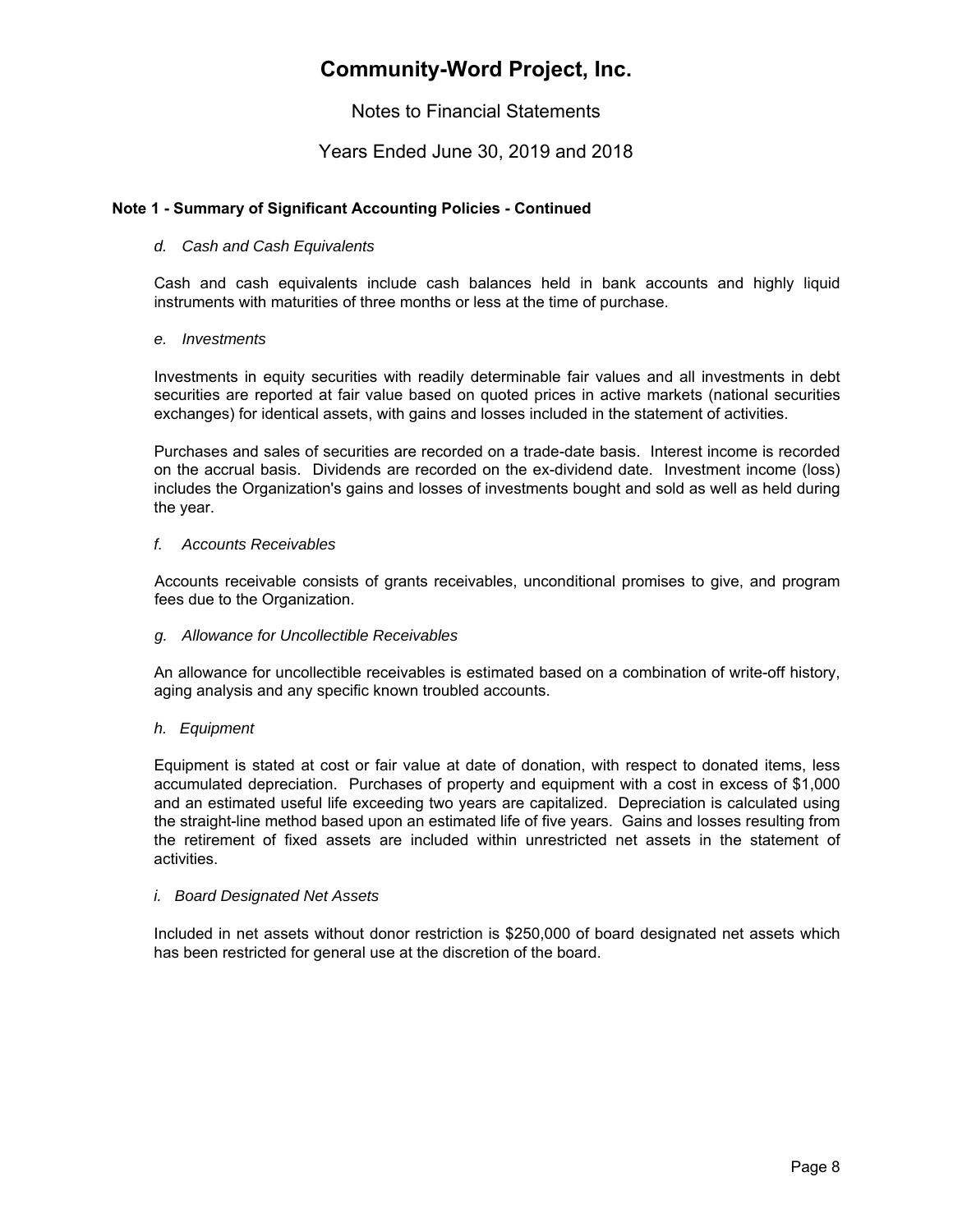Notes to Financial Statements

Years Ended June 30, 2019 and 2018

#### **Note 1 - Summary of Significant Accounting Policies - Continued**

#### *j. Contributions*

Contributions received and unconditional promises to give are measured at their fair market values and are reported as an increase in net assets. Gifts of cash and other assets are reported as restricted support if they are received with donor stipulations that limit the use of the donated assets, or if they are designated as support for future periods. When a donor restriction expires, that is, when a stipulated time restriction ends or the purpose of the restriction is accomplished, Net Assets with Donor Restrictions are reclassified to Net Assets Without Donor Restrictions and reported in the statement of activity as net assets released from restrictions. It is CWP's policy to report as unrestricted support contributions with donor-imposed restrictions when these restrictions are met in the same year that the contributions are received. Gifts of goods and equipment are reported as unrestricted support unless explicit donor stipulations specify how the donated assets must be used. Gifts of long-lived assets with explicit restrictions that specify how the assets are to be used and gifts of cash or other assets that must be used to acquire long-lived assets are reported as restricted support. In the absence of explicit donor stipulations about how long those long-lived assets must be maintained, CWP reports expirations of donor restrictions when the donated or acquired long-lived assets are placed in service.

#### *k. Special Events*

Revenues and expenses incurred relative to special events are recognized upon occurrence of the respective event. Revenues are shown net of costs of direct benefits to donors.

#### *l. Functional Allocation of Expenses*

Expenses by function have been allocated among program and supporting service classifications based on direct expenditures incurred. Any expenditures not directly chargeable (indirect expenses) are allocated on the basis of time records and on estimates made by the Organization's management.

#### *m. Income Taxes*

CWP is exempt from federal and state income taxes under the Internal Revenue Code, Section 501 (c) (3). Accordingly, no provision for income taxes has been reflected in the accompanying financial statements.

CWP recognizes the effect of income tax positions only if those positions are more likely than not to be sustained. Management has determined that CWP has no uncertain tax positions that would require financial statement recognition or disclosure.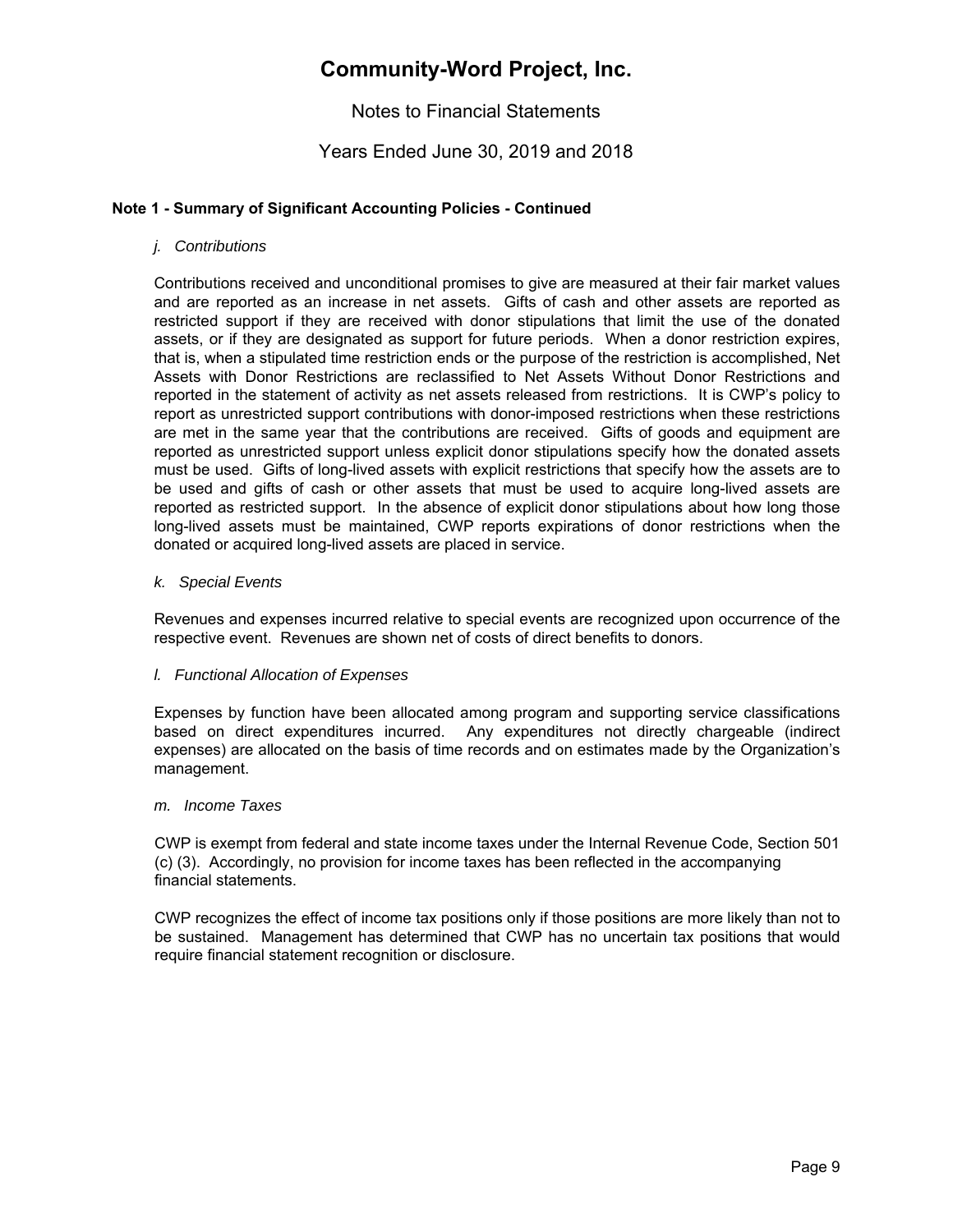Notes to Financial Statements

Years Ended June 30, 2019 and 2018

#### **Note 1 - Summary of Significant Accounting Policies - Continued**

#### *n. Recent Accounting Pronouncements*

In May 2014, the Financial Accounting Standards Board ("FASB") issued ASU 2014-09, Revenue from Contracts with Customers (Topic 606), requiring an entity to recognize the amount of revenue to which it expects to be entitled for the transfer of promised goods or services to customers. The updated standard will replace most existing revenue recognition guidance in U.S. GAAP when it becomes effective and permits the use of either a full retrospective or retrospective with cumulative effect transition method. In August 2015, the FASB issued ASU 2015-14 which defers the effective date of ASU 2014-09 one year making it effective for annual reporting periods beginning after December 15, 2018. The Organization has not yet selected a transition method and is currently evaluating the effect that the standard will have on the combined financial statements.

In February 2016, the FASB issued ASU 2016-02, Leases (Topic 842), which sets out the principles for the recognition, measurement, presentation, and disclosure of leases for both parties to a contract (i.e. lessees and lessors).

The new standard requires lessees to apply a dual approach, classifying leases as either finance or operating leases based on the principle of whether or not the lease is effectively a financed purchase by the lessee. This classification will determine whether the lease expense is recognized based on an effective interest method or on a straight-line basis over the term of the lease, respectively. A lessee is also required to record a right-of-use asset and a lease liability for all leases with a term of greater than 12 months regardless of their classification. Leases with a term of 12 months or less will be accounted similar to existing guidance for operating leases today. The new standard requires lessors to account for leases using an approach that is substantially equivalent to existing guidance for sales-type leases, direct financing leases, and operating leases. The standard is effective on fiscal years beginning after December 15, 2020, with early adoption permitted. The Organization is in the process of evaluating the impact of this new guidance.

In June 2018, the FASB issued ASU 2018-08, Not-for-Profit Entities (Topic 958): Clarifying the Scope and the Accounting Guidance for Contributions Received and Contributions Made. ASU 2018-08 clarifies the guidance for evaluating whether a transaction is reciprocal (i.e., an exchange transaction) or nonreciprocal (i.e., a contribution) and for distinguishing between conditional and unconditional contributions. The ASU also clarifies the guidance used by entities other than notfor-profits to identify and account for contributions made. The ASU has different effective dates for resource recipients and resource providers. Where the Organization is the resource recipient, the ASU is applicable to contributions received for annual periods beginning after December 15, 2018, and interim periods within annual periods beginning after December 15, 2019. The Organization is currently evaluating the impact of the adoption of this guidance on its financial statements.

#### *o. Subsequent Events*

Management has evaluated subsequent events for disclosure and/or recognition in the financial statements through the date that the financial statements were available to be issued, which is November 11, 2019.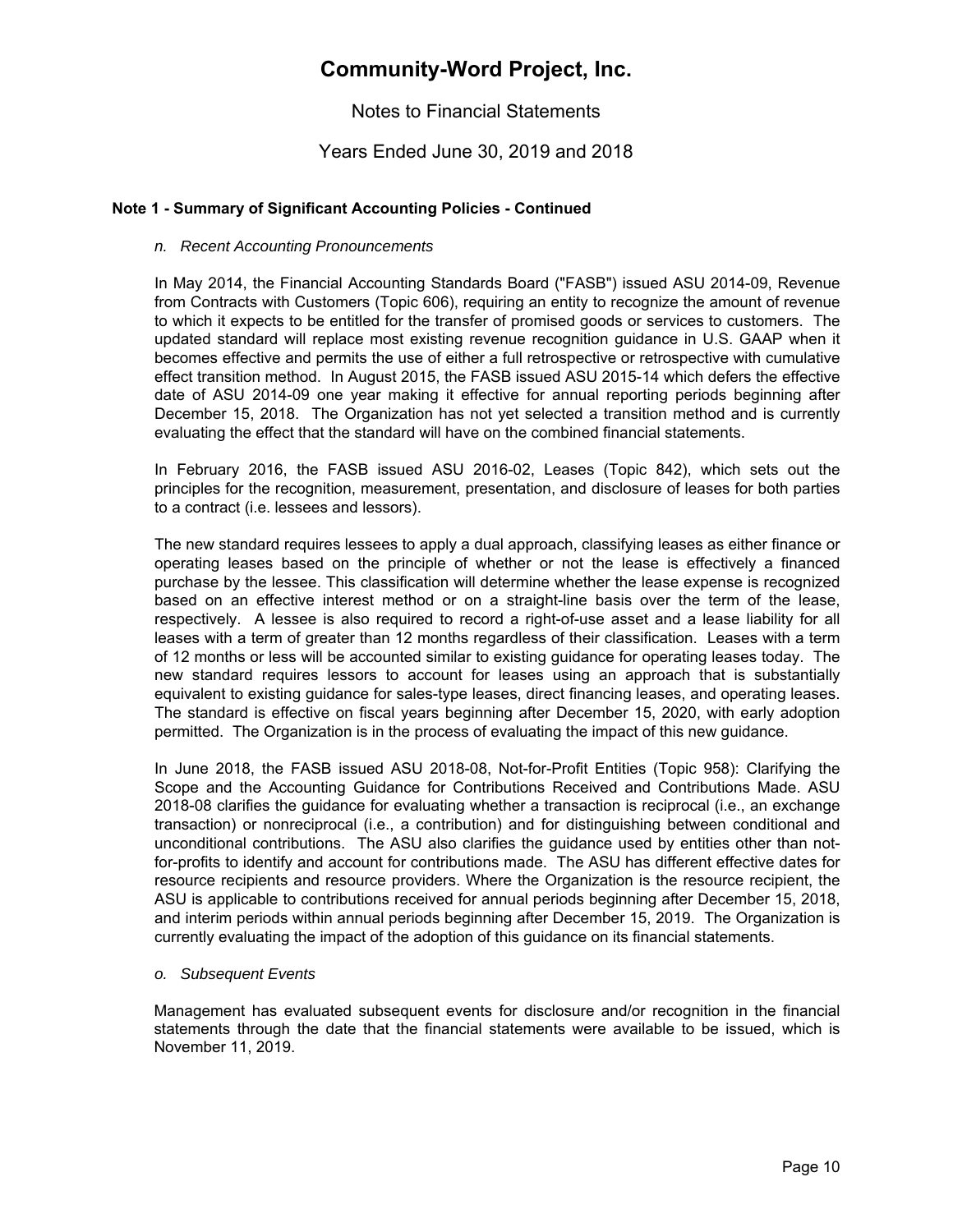Notes to Financial Statements

#### Years Ended June 30, 2019 and 2018

#### **Note 2 - Liquidity and Availability**

The following reflects the Organization's financial assets as of the statements of financial position date, reduced by amounts not available for general use because of donor-imposed restrictions within one year of the statements of financial position date. Amounts not available include funds restricted for program use and amounts that are perpetually restricted in nature.

| Financial assets, at year end                              | S | 746.540 |
|------------------------------------------------------------|---|---------|
| Less: those unavailable for general expenditures           |   |         |
| within one year, due to:                                   |   |         |
| Restricted by donor with purpose restrictions for programs |   | 160,000 |
| Board designated investment in deferred annuity            |   | 250,000 |
| Financial assets available to meet cash needs for general  |   |         |
| expenditures within one year                               | S | 336.540 |

The Organization's practice is to manage financial assets to be available for its general expenditures, liabilities, and other obligations. In the event of unanticipated liquidity need, the Organization could also draw upon its available uncollateralized revolving demand note with TD Bank (Note 7).

#### **Note 3 - Fair Value Measurement**

CWP reports its fair value measurements using a fair value hierarchy defined by generally accepted accounting principles ("GAAP") that prioritizes the inputs to valuation techniques used to measure fair value. The hierarchy gives the highest priority to unadjusted quoted prices in active markets for identical assets or liabilities (Level 1 measurements) and the lowest priority to unobservable inputs (Level 3 measurements).

The three levels as of the fair value hierarchy under GAAP are:

Level 1: Quoted prices for identical assets and liabilities traded in active exchange markets, such as the New York Stock Exchange.

Level 2: Observable inputs other than Level 1 including quoted prices for similar assets or liabilities, quoted prices in less active markets, or other observable inputs that can be corroborated by observable market data.

Level 3: Unobservable inputs supported by little or no market activity for financial instruments whose value is determined using pricing models, discounted cash flow methodologies, or similar techniques, as well as instruments for which the determination of fair value requires significant management judgment or estimation; also includes observable inputs for nonbinding single dealer quotes not corroborated by observable market data.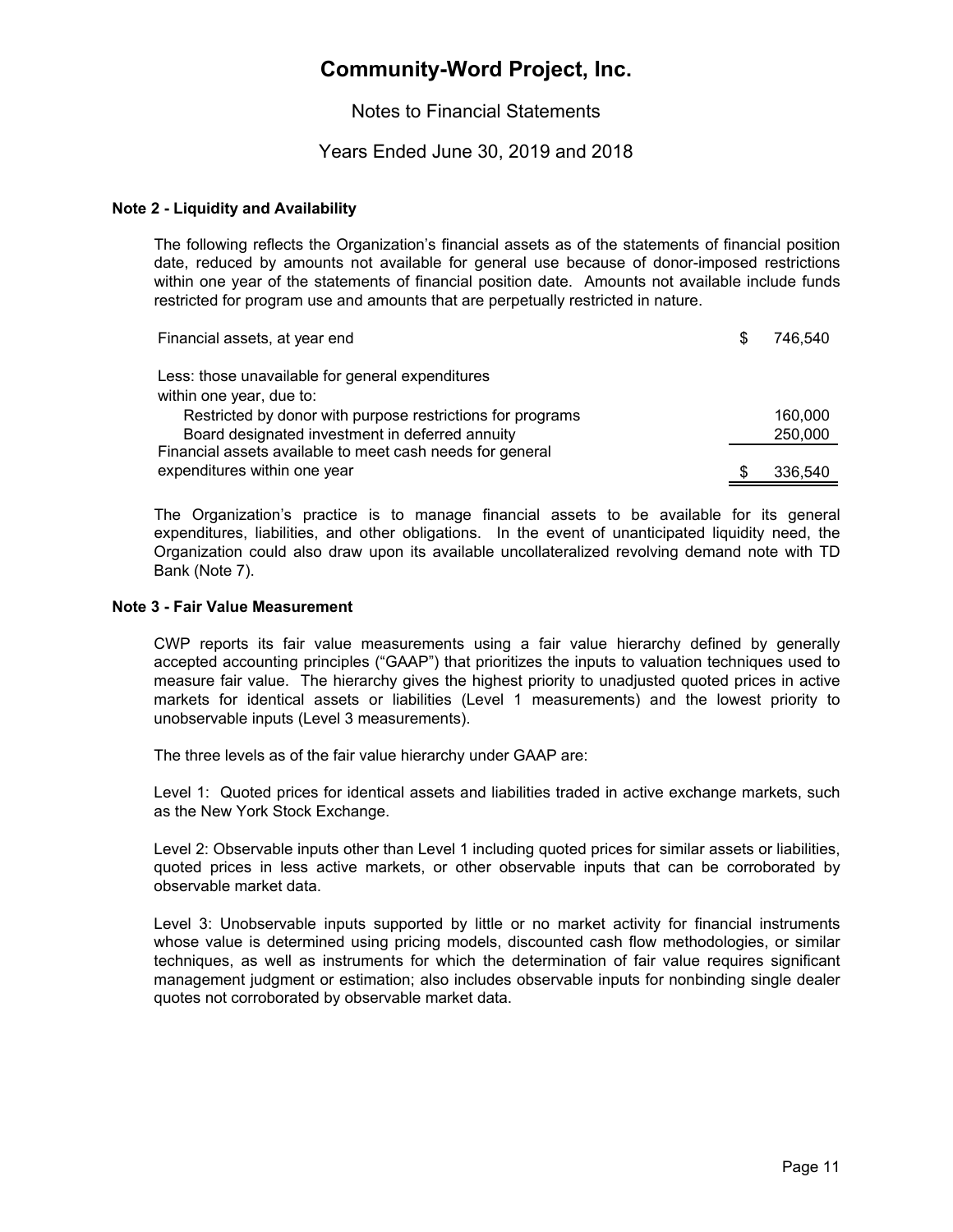Notes to Financial Statements

#### Years Ended June 30, 2019 and 2018

#### **Note 3 - Fair Value Measurement - Continued**

The following is a description of the valuation methodologies used for assets measured at fair value:

Single modified annuity: The Organization invested in an annuity where by it can earn between 1.6% to 3.0% interest for the next five years. The Organization at any time can liquidate the annuity subject to penalty.

Fair values of assets measured at June 30, 2019 are as follows:

|                          | Total   | <b>Quoted Prices</b><br>in Active<br>Markets for<br><b>Identical</b><br>Assets<br>(Level 1) | Significant<br>Other<br>Observable<br>Inputs<br>(Level 2) | Significant<br>Unobservable<br>Inputs<br>(Level 3) |
|--------------------------|---------|---------------------------------------------------------------------------------------------|-----------------------------------------------------------|----------------------------------------------------|
| Single modified annuity  | 250,000 |                                                                                             | 250,000                                                   |                                                    |
| <b>Total investments</b> | 250,000 | S.<br>$\overline{\phantom{0}}$                                                              | 250,000<br>£.                                             | -                                                  |

#### **Note 4 - Net Assets with Donor Restrictions**

Net Assets with Donor Restrictions as of June 30, are restricted for the following purposes:

|                                                      | June 30, |         |    |         |  |
|------------------------------------------------------|----------|---------|----|---------|--|
|                                                      | 2019     |         |    | 2018    |  |
| Time restriction: Pierre and Tana Matisse Foundation | S        | 100,000 | \$ |         |  |
| Time restriction: NYSCA                              |          | 40,000  |    | 80,000  |  |
| Time restriction: Altman/ Kazicks Foundation         |          |         |    | 35,000  |  |
| Time restriction: NY Community Trust                 |          |         |    | 75,000  |  |
| TAP program                                          |          | 15,000  |    |         |  |
| Office renovations                                   |          | 5,000   |    |         |  |
| Mentor/coach pilot                                   |          |         |    | 15,000  |  |
| Evaluation                                           |          |         |    | 30,000  |  |
|                                                      |          | 160,000 |    | 235,000 |  |

Net assets released from restrictions were as follows:

|                  | June 30,      |   |         |  |
|------------------|---------------|---|---------|--|
|                  | 2019          |   | 2018    |  |
| Time restriction | \$<br>257,500 | Œ | 155,000 |  |
|                  |               |   |         |  |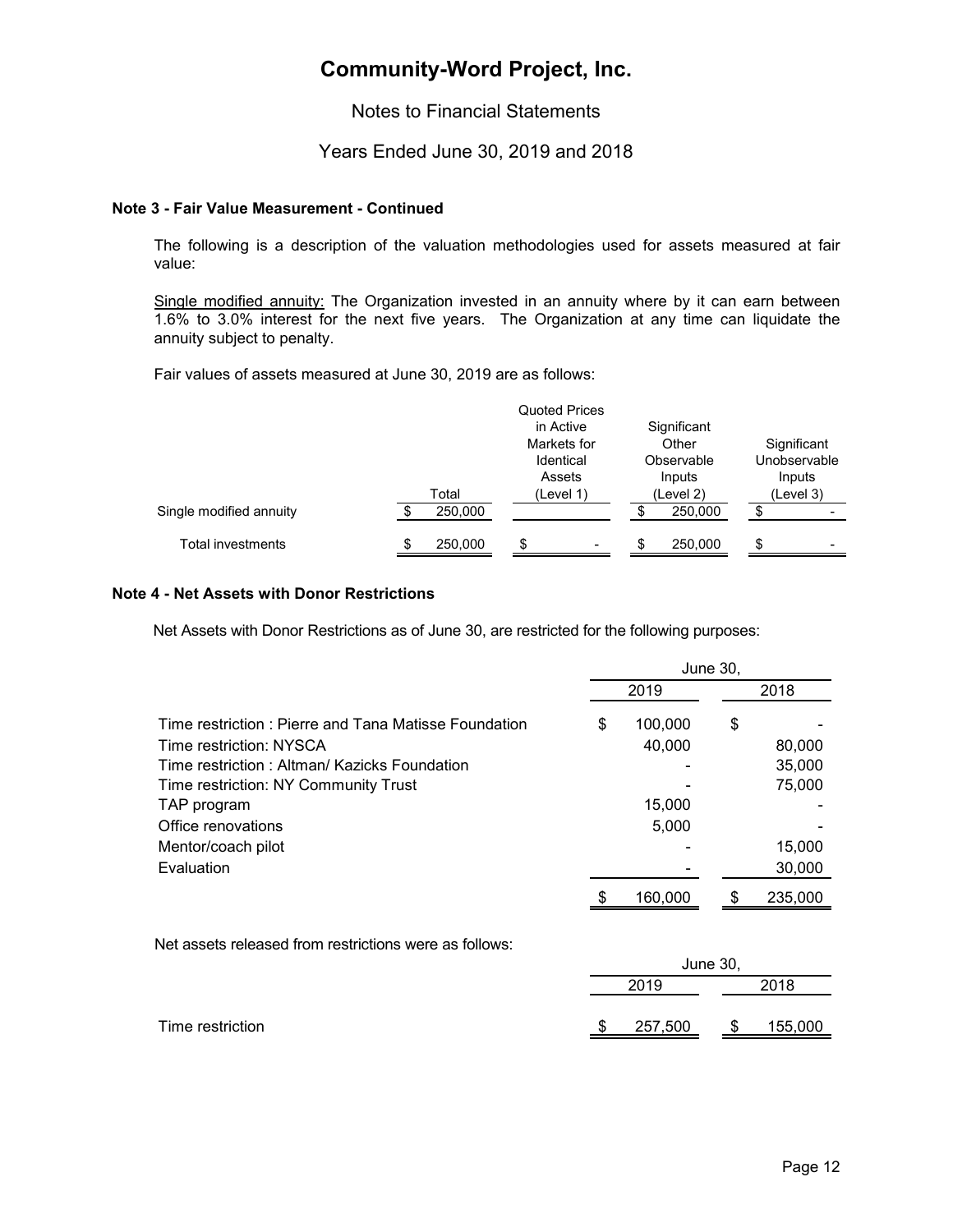Notes to Financial Statements

### Years Ended June 30, 2019 and 2018

#### **Note 5 - Contributions**

CWP received contributions from various resources are as follows:

|                                                          |    | June 30,           |   |                    |  |
|----------------------------------------------------------|----|--------------------|---|--------------------|--|
|                                                          |    | 2019               |   | 2018               |  |
| Foundations                                              | \$ | 434,838            | S | 413,025            |  |
| <b>Individuals</b><br>Corporations/Corporate Foundations |    | 662,455<br>171,298 |   | 157,641<br>133,552 |  |
|                                                          | S  | 1,268,591          |   | 704,218            |  |

The Organization received a one-time special gift of \$500,000 during fiscal year 2019.

#### **Note 6 - Equipment**

Property and equipment are comprised of the following:

|                               |   | Years Ended June 30, |   |        |  |
|-------------------------------|---|----------------------|---|--------|--|
|                               |   | 2019                 |   | 2018   |  |
| Computer equipment            | S | 27.709               | S | 24.214 |  |
| Less accumulated depreciation |   | 21,537               |   | 18,133 |  |
| Equipment, net                | S | 6.172                | S | 6,081  |  |

#### **Note 7 - Revolving Demand Note**

CWP had a \$35,000 uncollateralized revolving demand note with HSBC Bank. The note carries an interest rate of prime plus 1.75 percent and is payable on demand. There was no outstanding balance as of June 30, 2019 or 2018.

CWP has a \$100,000 uncollateralized revolving demand note with TD Bank. The note carries an interest rate of prime plus .74 percent and is payable on demand. There was no outstanding balance as of June 30, 2019 or 2018. Subsequent to year end, CWP increased its uncollateralized revolving demand note to \$ 150,000.

#### **Note 8 - Concentration of Credit Risk**

Financial instruments that potentially subject CWP to significant concentrations of credit risk consist of cash and cash equivalents on deposit with financial institutions, which from time to time may exceed the Federal Deposit Insurance Corporation ("FDIC") limit. CWP has no amounts in excess of the federally insured limits at June 30, 2019 or 2018.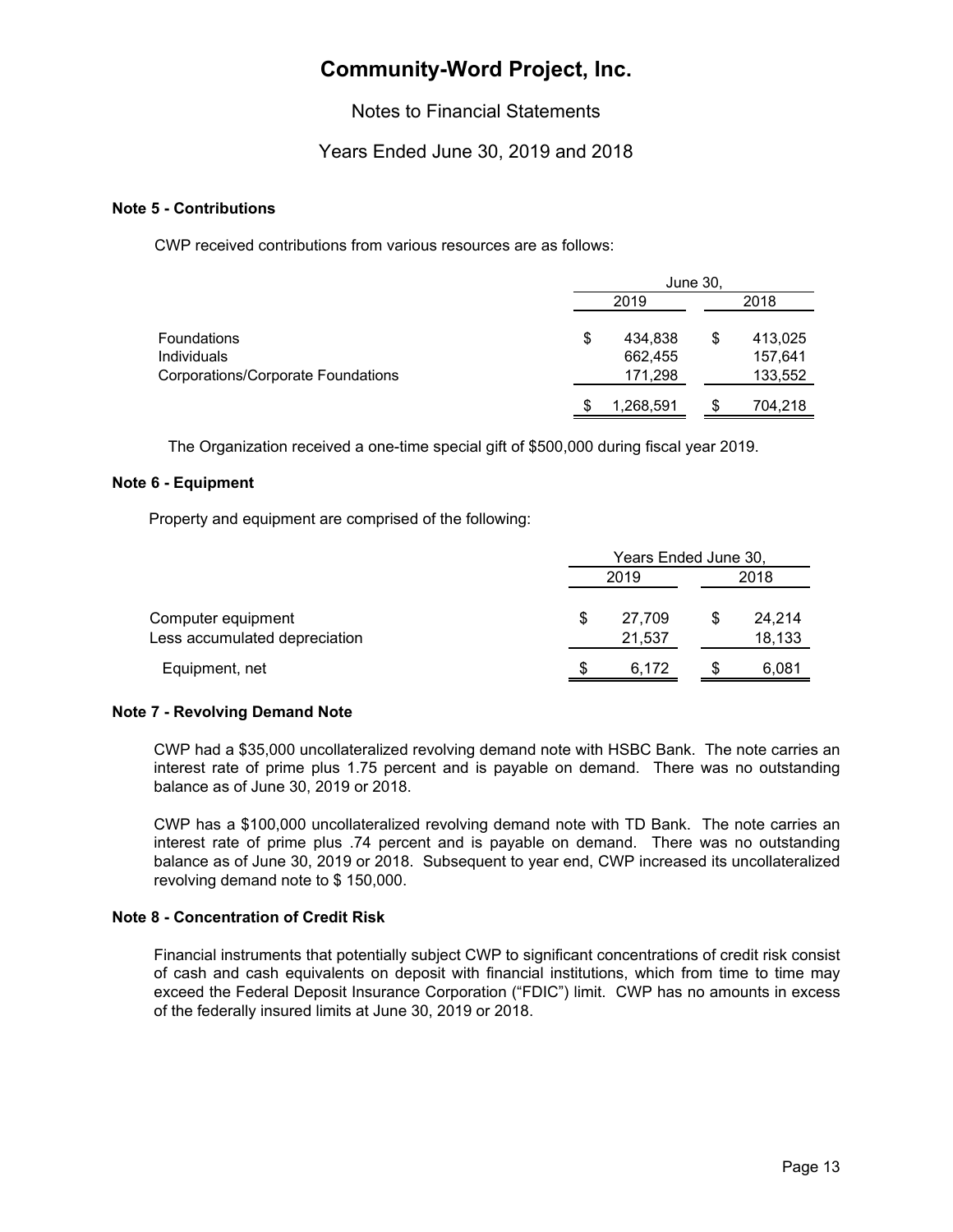Notes to Financial Statements

#### Years Ended June 30, 2019 and 2018

#### **Note 9 - Rental Commitments**

CWP leases office space in New York City. Pursuant to an operating lease that was renewed on July 28, 2017 for five years maturing on August 31, 2022, the lease contains scheduled rent increases of 3% annually.

Future minimum payments under the operating lease agreement, including escalation increases, at June 30, 2019 are payable as follows:

Years ended June 30,

| 2020<br>S | 54,478  |
|-----------|---------|
| 2021      | 56,114  |
| 2022      | 57,798  |
| 2023      | 9,680   |
| \$        | 178,070 |

#### **Note 10 - Functional Expense**

Functional expenses for the Organization for the years ended June 30, 2019 and 2018 are:

|                            | Year Ended June 30, 2019           |           |                       |         |                    |             |    |           |  |  |
|----------------------------|------------------------------------|-----------|-----------------------|---------|--------------------|-------------|----|-----------|--|--|
|                            |                                    | Program   |                       | General |                    | Fundraising |    |           |  |  |
|                            | <b>Services</b><br><b>Expenses</b> |           | and<br>Administrative |         | and<br>Development |             |    |           |  |  |
|                            |                                    |           |                       |         |                    |             |    | Total     |  |  |
|                            |                                    |           |                       |         |                    |             |    |           |  |  |
| <b>Salaries</b>            | \$                                 | 736,967   | \$                    | 81,571  | \$                 | 197,563     | \$ | 1,016,101 |  |  |
| Payroll taxes              |                                    |           |                       |         |                    |             |    |           |  |  |
| and employee benefits      |                                    | 152,812   |                       | 7,641   |                    | 30,562      |    | 191,015   |  |  |
| Conference and meetings    |                                    | 7,765     |                       | 310     |                    | 1,241       |    | 9,316     |  |  |
| Rent                       |                                    | 45,860    |                       | 2,181   |                    | 8,725       |    | 56,766    |  |  |
| Insurance                  |                                    | 5,362     |                       | 268     |                    | 1,072       |    | 6,702     |  |  |
| Professional fees          |                                    | 70,733    |                       | 39,564  |                    | 48,179      |    | 158,476   |  |  |
| Project supplies           |                                    | 11,348    |                       |         |                    |             |    | 11,348    |  |  |
| Other supplies             |                                    | 4,000     |                       | 200     |                    | 800         |    | 5,000     |  |  |
| Bank and other fees        |                                    | 14,052    |                       | 703     |                    | 2,810       |    | 17,565    |  |  |
| Bad debt expense           |                                    | 5,400     |                       | 270     |                    | 1,080       |    | 6,750     |  |  |
| Other program expenses     |                                    | 46,685    |                       |         |                    |             |    | 46,685    |  |  |
| Other fundraising expenses |                                    |           |                       |         |                    | 9,200       |    | 9,200     |  |  |
| Miscellaneous              |                                    | 39,515    |                       | 1,974   |                    | 7,905       |    | 49,394    |  |  |
|                            |                                    |           |                       |         |                    |             |    |           |  |  |
|                            | \$                                 | 1,140,499 | \$                    | 134,682 | \$                 | 309,137     | \$ | 1,584,318 |  |  |